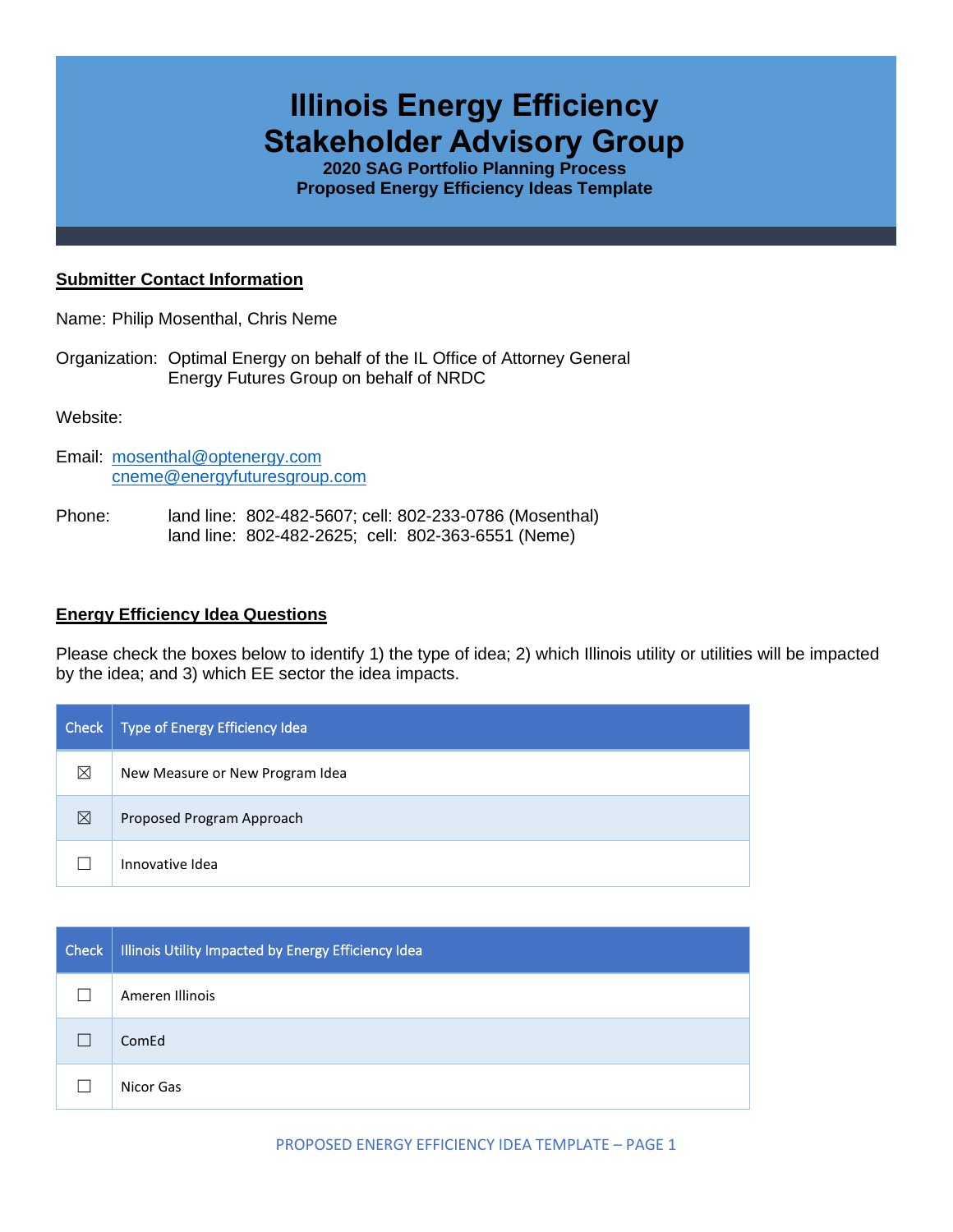|   | Peoples Gas & North Shore Gas |
|---|-------------------------------|
| ⊠ | All Illinois Utilities        |

| <b>Check</b> | <b>Energy Efficiency Sector Targeted by Energy Efficiency Idea</b>           |  |
|--------------|------------------------------------------------------------------------------|--|
| $\boxtimes$  | Residential Customers – Single Family (non-income qualified/income eligible) |  |
| ⊠            | Residential Customers – Multifamily (non-income qualified/income eligible)   |  |
| $\boxtimes$  | Residential Customers – Single Family Income Qualified/Income Eligible       |  |
| ⊠            | Residential Customers – Multifamily Income Qualified/Income Eligible         |  |
| ⊠            | Small Business Customers (commercial & industrial sector)                    |  |
| ⊠            | Medium/Large Business Customers (commercial & industrial sector)             |  |
| ⊠            | Other (research & development, emerging technologies, market transformation) |  |

## **Upstream/Midstream Program Additions**

## **Basic Concept**

Expand upstream/midstream offerings to additional products beyond lighting (and planned food service equipment). This can be considered as separate initiatives for each product, although could be housed under a single "program" or programs if appropriate. The intent is to: 1) increase savings and program participation/adoption of efficiency measures; 2) improve administrative efficiency and costs; 3) help with achievement of statutory goals. An ancillary goal is to transform markets for relatively new and currently low penetration products by achieving: greater adoption and customer acceptance; greater stocking and availability of product; greater contractor familiarity, comfort with, and capability to install and service product; bring down costs as economies of scale kick in and penetration increases; and ultimately potentially codified in codes and/or standards.

We propose expansion of upstream/midstream<sup>1</sup> offerings wherever it is appropriate and likely to lead to improvements in the three items listed above. Experience (some of which is discussed below) has shown that substantial increases in customer participation and product penetration—at times even by an order of magnitude—have been rapidly achieved when moving promotion from downstream to upstream. While most efficiency products could be offered through upstream approaches, there are some key characteristics that make this approach particularly appropriate for certain types of products.

• Market-driven investments (e.g., new construction, replace on burnout) as opposed to retrofit opportunities where the product is an add-on (e.g., controls or shell measures) or early retirement

 $1$  While distinctions between upstream and midstream approaches are sometimes made, for the remainder of this document the term "upstream" is used to include both approaches. How far up the supply chain a program targets should be specific to the functioning of that supply chain and determination of what points of intervention will be most effective.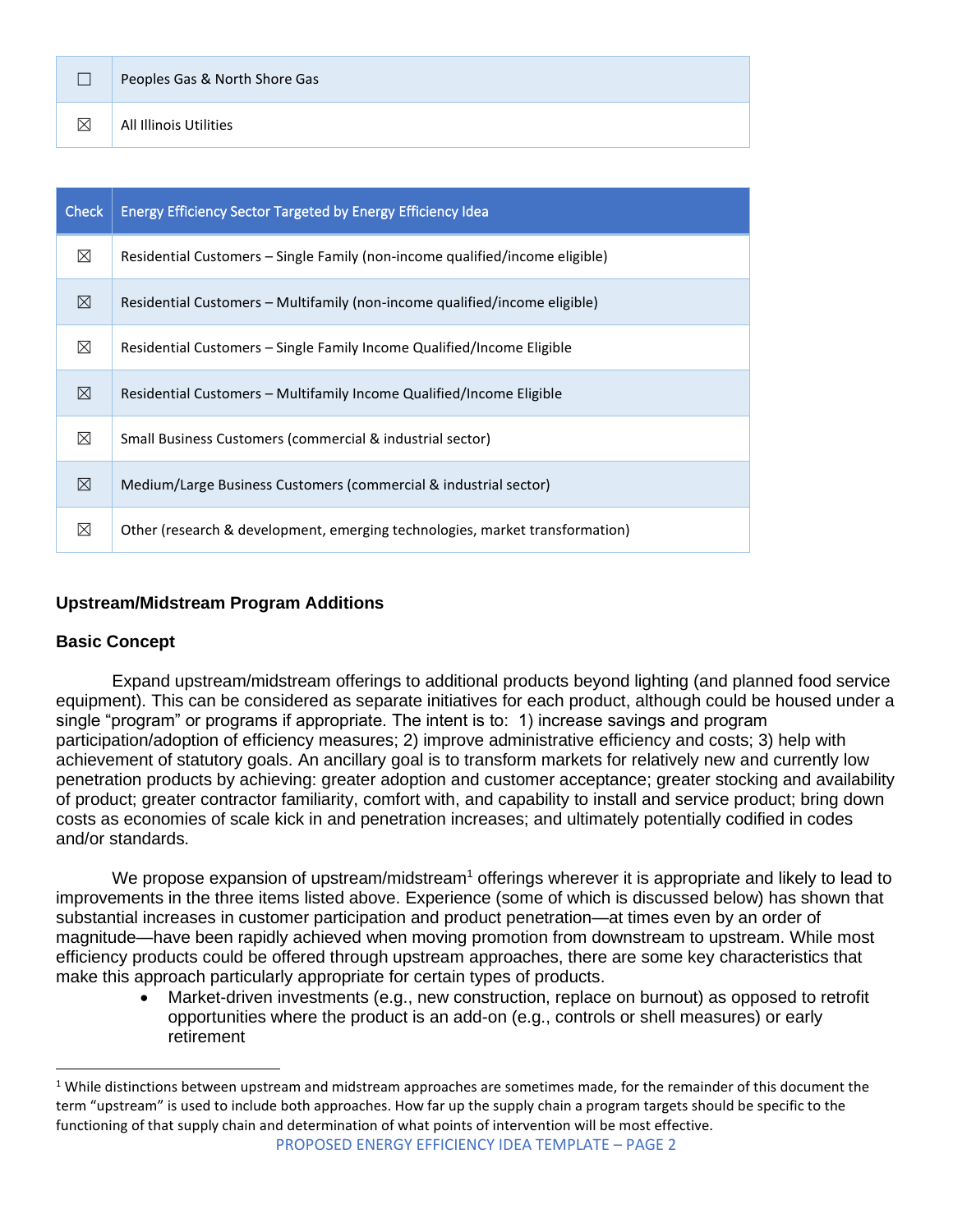- Products where a significant range of efficiency is available in the market
- Products where purchases are often time sensitive
- Products where customers tend to make product selection based on lowest first cost and/or contractor/vendor recommendations
- Products that have relatively low current market share<sup>2</sup>
- Products that are stand-alone widgets, as opposed to integrally tied to systems or other more integrated approaches to efficiency<sup>3</sup>

The concept is to engage primarily upstream from the ultimate end user of the product. This can be at the retail vendor/contractor, distributor, or manufacturer level. Often optimally designed programs may have aspects of engagement with all three. There are a number of potential advantages to this approach vs. focusing marketing, incentives and technical assistance on the downstream end user:

- Downstream approaches rely on very effective marketing and saturation of messages to build overall program awareness and rely on customers thinking of the programs at the opportune time when they are making an investment. This is particularly challenging when promoting products that are often installed with little planning, and are time sensitive (e.g., replacing a failed water heater).
- By focusing marketing, outreach, and implementation activity upstream, PAs have many less actors to engage with and influence. The further upstream one goes the greater the reduction in actors (e.g., a few at the manufacturer level, handful to low single digits at distributor level).
- Once participating actors are involved, they require less handholding and assistance, and can drive the product sales for the PAs. They know best how to sell their products, and this knowledge and ability is leveraged.
- Upstream actors are already engaged in the stocking and purchasing decisions at the right time automatically, eliminating the difficulties of PA efforts influencing consumers at exactly the right time.
- Each step in the supply chain typically will involve a mark up on price. Upstream rebates carry more "bang for the buck" because they address the incremental cost at a wholesale level, and this is then magnified down to the ultimate retail price impact because mark ups are generally percentage adders to costs.
- Reduced administrative costs and burden result from engaging with a small number of actors. Payments can be monthly to a few participants, and much of the data tracking is performed by the upstream actors.
- Fully engaging in the upstream supply chain may offer co-branding, marketing and other cost sharing opportunities with manufacturers or large distributors.

# **Suggested Products**

Below is a list of some potential products that we believe would be worthwhile to consider upstream approaches for. We believe they all have relatively low market share at this point, and would benefit greatly in terms of market transformation (as well as capturing immediate resource savings) in jump starting the market for these products.

- **Food Service Equipment** Already in process. Time sensitive, and split incentives because lots of leased equipment that is primarily influenced by the what the lessees offer.
- **Heat Pump Water Heaters** Relatively unknown by homeowners, typically time sensitive emergency replacements.

 $2$  See section on "market lift" approaches for possible exceptions to this.

<sup>&</sup>lt;sup>3</sup> While these may be the simplest for consumers to understand and purchase, Efficiency Vermont has had significant success with some system component products as well, such as for refrigeration systems.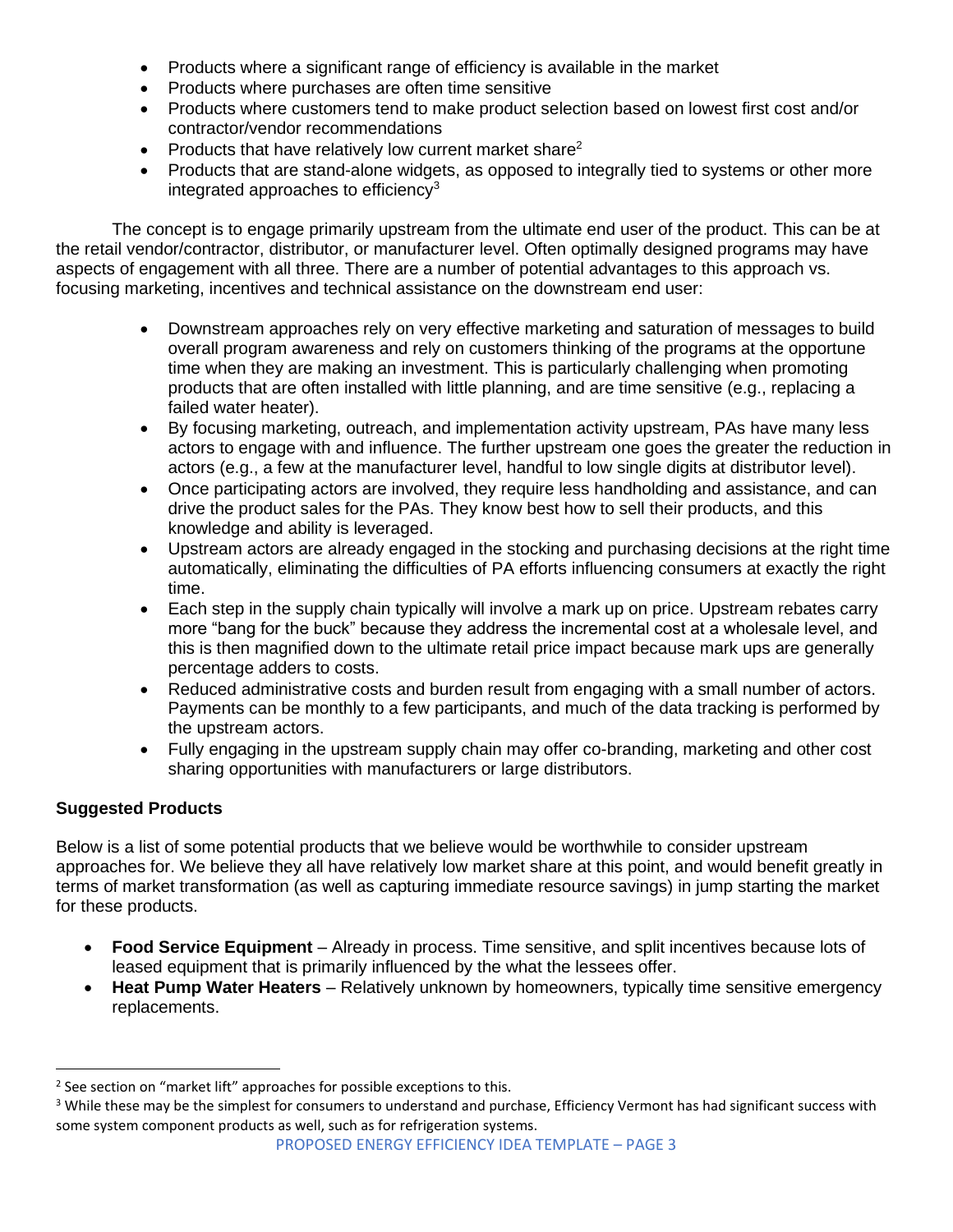- **Ductless Mini-Split Heat Pumps** There is a significant range of efficiency levels available, and some customers are now choosing DMSAC for cooling and might be able to be upsold to a cold climate DMSHP. Will spur future cost reductions and product options.
- **Efficient Circulator Pumps** Customers are unaware of circulator options and simply get whatever the contractor chooses to install. Eliminating first cost and ensuring stocking are key to ensuring contractors routinely install these.
- **LED Fixture with integrated controls** Because integration of controls adds cost to fixtures, encouraging upselling to these fixtures may be effective through upstream approaches. We think this could be an effective complement to our proposed broader initiative on networked lighting controls. For more information on LED controls see the separate program template on networked controls.
- **Efficient Refrigerated Vending Machines** We are not sure of the market share of these or status of Federal standard, and it already have high penetration. However, the vending market in general is a good one to target upstream because most of these products are leased and product decisions driven a very small number of lessees with split incentives.
- **Efficient Reach-in and Stand-alone Display-Case Refrigerators** Food stores and restaurants tend to operate on very slim margins, are highly driven by first costs, and these product purchases may be time sensitive. In addition, many of these are owned, tightly controlled, and provided by upstream actors and tied to specific product manufacturers (e.g., you can't put Pepsi in a Coke-provided reachin). Because of the split incentive, upstream can be a way to work with the beverage manufacturers and distributors to incent them to provide high efficiency equipment to stores.<sup>4</sup>

The above products are ones that we have initially thought of as prime opportunities we encourage the utilities to consider. However, we are not suggesting we would not be open to proposals for other products which we may not have thought about. In addition, there may be some "emerging" technologies that possibly could benefit from upstream initiatives, but may not be quite "ready" and might benefit first from an R&D and/or pilot effort. Two that come to mind to us are heat pump boilers and combination chiller/heat pumps. Also, perhaps something related to furthering the adoption of newer, low-GHG-potential refrigerants.

## **Design and Implementation Suggestions**

A key aspect of successful upstream programs is that there is not one "cookie-cutter" design that is universally applicable. Because the idea is to intervene by working with the product supply chain actors, one must fully understand who those actors are, what role they play, how the product supply chain functions, what current barriers to greater adoption are, and the most important and influential decision points within it. For example, some product sales are driven heavily by the manufacturers, directly through manufacturer reps. Other's rely on a small number of distributors at a lower level than manufacturers, but still selling wholesale product to contractors or retail vendors. For example, ESource estimates that 90% of all commercial HVAC equipment is sold through distributors.<sup>5</sup> Often distributors may be tied to a particular manufacturer, but sometimes are independent. In some cases manufacturers may have heightened influence and control over distributors, and perform or engage in marketing and training functions for them. Some products ultimate retail sale may be by large retail Companies like DIY big box stores, while others are generally only sold through independent contractors.

It is critical to engage with and listen to the supply chain actors, and involve them in the design of the program to ensure it meets their needs and works within their normal business procedures. For example, understand what barriers they see to participation and data collection and provision and create mutually beneficial solutions. Encourage their participation by promise to move more product and potentially increase their gross profit margin in efficient equipment while not asking them to fundamentally change their business

<sup>&</sup>lt;sup>4</sup> Note there is a Federal efficiency standard for refrigerated vending machines, however, DOE issued a new rule in 2016 to modify it which we do not believe has been acted on, nor do we know whether there is a range of efficiency still available in the market. <sup>5</sup> We believe Lenox products are the major exception to this rule.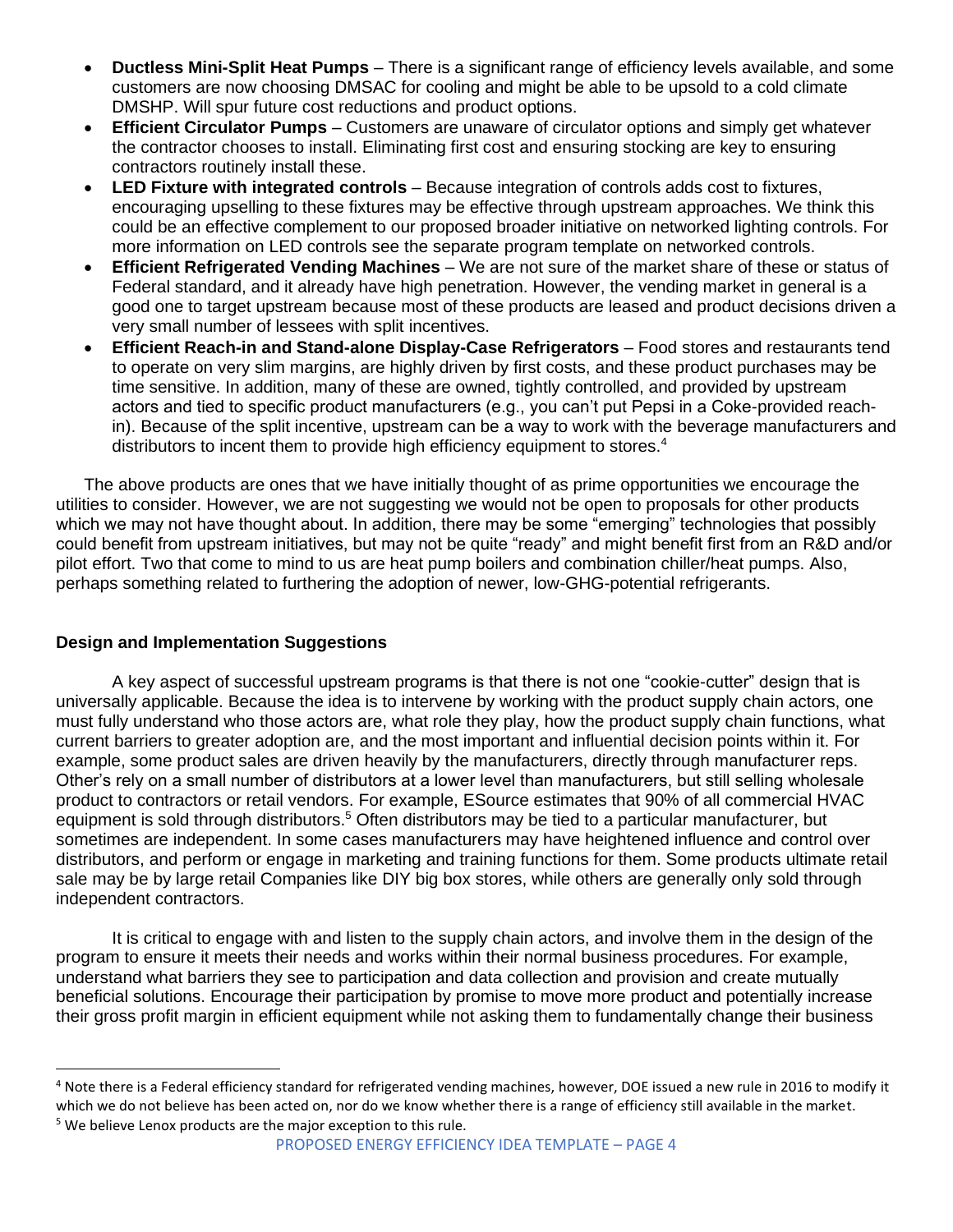model. As an example, Efficiency Vermont completely redesigned some upstream offerings based specifically on the needs and recommendations of a key refrigeration and HVAC distributor.

Stocking practices and timing of delivery may also be distinct to specific products. A key aspect to success is ensuring that the efficient products are as readily available (stocked or rapidly delivered) as the less efficient alternatives, or more so. For example, it may often be the case that a contractor can get a homeowner an emergency replacement standard electric resistance water heater installed that day, but a heat pump water heater would be a special order and result in an unacceptable delay. Often, one of the highest values of upstream programs may simply be to ensure distributors maintain rapidly available stock of the efficient product. Some programs have provided is incentives specific to cover inventory carrying costs. Businesses are much more motivated to move existing inventory than deal with new orders while limited storage capacity is held for products not selling; and contractors are reticent to have to wait for a special order and possibly lose the sale.

Often the strategy is to cover the incremental wholesale cost of the efficient product. Because this cost will be marked up—often multiple times—before it reaches the end user, the program can leverage those mark ups and effectively drive a greater end user cost reduction than an equivalent downstream rebate would. Some PAs have mandated that upstream actors pass all incentive value on to the end user. Others have left this up to the individual market actors to decide how to be most effective at selling the most product, balancing retail cost reductions with other uses of some of the funds that may be more effective. For example, paying bonuses to sales reps for increasing product sales, covering inventory carrying costs, paying for marketing, etc. We recommend avoiding a hard rule that all savings must be proven to be passed onto the customer, or alternatively, providing separate upstream "participant" incentives that compensate them for increased administration burden, inventory costs, etc. First, it makes sense for program dollars to go wherever they can have the most impact, which often may not be passing 100% of the incentive on. This is because a key aspect of upstream programs is to influence how the supply chain functions, and rely on those actors to do the selling and create the customer demand. Often customers may be unaware they are even participating in a program. Therefore, ensuring supply chain actors are highly motivated to move the product, and relying on them to know best how to sell their products, will be key. It is fairly typical for upstream programs to provide a contribution to supply-chain administrative costs. Because PAs will rely on those actors to track and provide data, offsetting this burden with some payment may be necessary.

If some "incentive" funds do go to supporting functions that are not simply defraying measure costs, there can be some challenges regarding cost-effectiveness assessment. This is because any defraying of measure costs is simply a transfer payment and does not impact a TRC cost-effectiveness test. However, if the incentives are going to actual new activities or costs, they should be treated as costs within a TRC test. Different jurisdictions have dealt with this different ways. For example, CT requires 100% pass thru of the incentives to the customer, and tracks customers and sends each a postcard informing them that they received an incentive. MA does allow for some of the incentive funds to be used by the upstream actor(s) for other functions, but simply does not try to police or quantify this, and continues to treat the entire contribution as an incentive. CA also allows discretionary uses of the funds, but is required to recognize that not all funds are a true transfer payments, and attempts to account for the fraction that is not. We do not believe this should be a barrier to pursuing upstream programs in IL, and the Policy Manual can address this issue as appropriate, if necessary.

Many programs have promoted products when they already enjoy a reasonable market share of new sales. This is particularly true of HVAC programs. Some examples of programs are provided below. A significant concern with this approach is that the PA may end up paying for a huge amount of freeridership because it will incent all sales from participating market actors. For this reason, we initially propose targeting measures that generally have low penetration, such as heat pump water heaters. There is anecdotal information that some HVAC programs that are "tracking" large savings and showing a dramatic increase in participation compared to downstream efforts (e.g., see CA and CT HVAC program graphics below) may not in fact be creating a significant increase in true savings attributable to the program. For example, CT moved its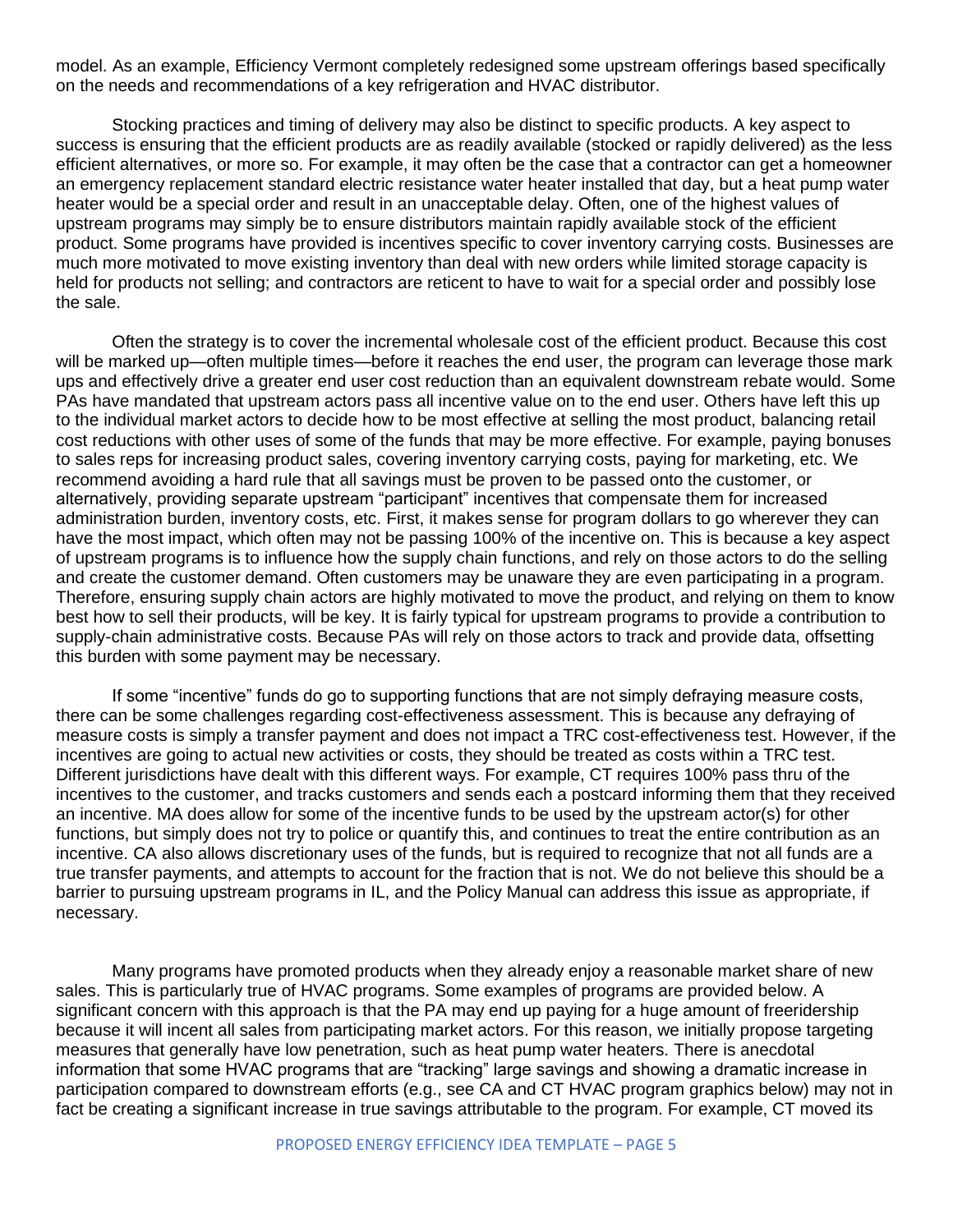downstream HVAC efforts to upstream, and showed a dramatic uptick in participation. However, anecdotal evidence from D&R International, which tracks and sells statewide HVAC sales data, found no significant increase in the market share of the efficient products in CT during the same period.

Below is a graphic, which was originally presented to the SAG by Phil Mosenthal in 2014 when the OAG encouraged pursuit of upstream approaches<sup>6</sup> It shows an example of how dramatic an increase can occur—in this case by an order of magnitude—when shifting from downstream to upstream. However, it is not known to what extent some of this increase was simply that the program was now tracking a larger portion of the natural market share as participating.





Source: Graphic provided by Jim Hanna, Energy Solutions (Hanna 2014).

The following shows other CA historic participation comparisons for additional measures, also presented to the SAG in 2014.



#### **California Average Annual Energy Efficiency Program Performance Downstream vs. Upstream**

Source: Daniel Cornejo, Energy Solutions

<sup>&</sup>lt;sup>6</sup> Link to presentation on ILSAG site: Upstream Approaches to Commercial and Industrial lighting Programs... and Other Potential **[Markets](https://s3.amazonaws.com/ilsag/Mosenthal-AG-IL-SAG-Upstream-Presentation_March-2013.pdf)**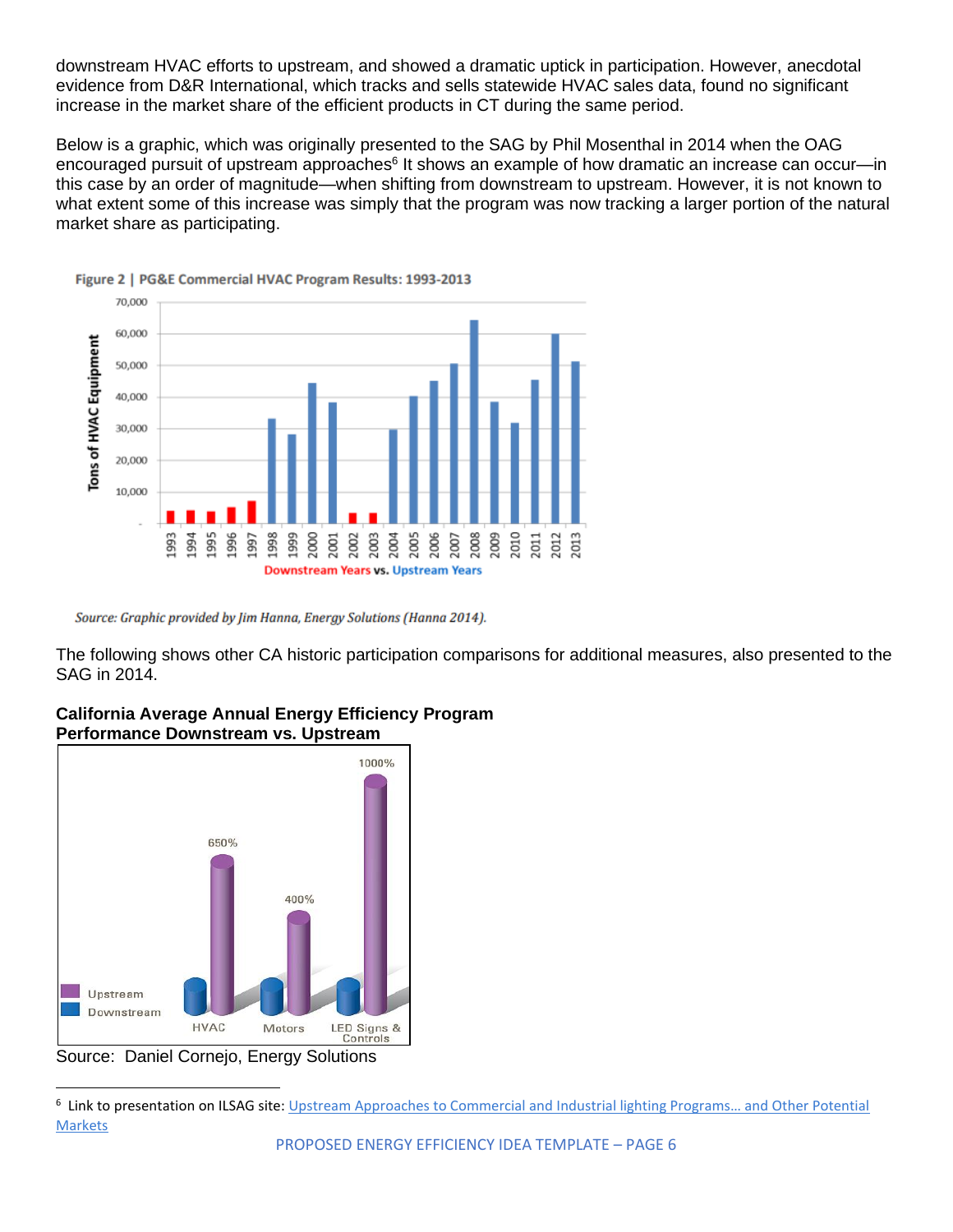Efficiency Vermont began promotion of HPWHs upstream in 2014. While the national penetration of HPWHs is only 1-1/.5% currently, it is 60% in VT now—a direct result of this promotion. The figure below provides a New England example of Eversource in CT achievements with heat pump water heaters. Given the relatively new emergence of HPWHs commercially available in the market in 2014, this is likely an example where true new adoptions happened and likely not a large share of freeridership. While not quite an order of magnitude improvement, the large and relatively immediate increase is an example of how much more effective upstream approaches can be.



See the CT HVAC and Water Heater Process and Impact Evaluation and CT Heat Pump Water Heater Impact Evaluation (PDF) for more information.

While we initially recommend focusing on newly emerging technologies with low natural market share, we also encourage PAs to consider creative ways to take advantage of the positive attributes of upstream programs while effectively accounting for freeridership and ideally, not having large incentive funds going to support the freeridership. One concept that has been tried is "market lift." The idea is to establish a "baseline" of market share for each upstream actor (e.g., distributors), and then only provide the incentive for sales above that baseline. There have been challenges making this successful. Upstream actors often are uncomfortable sharing sales data with PAs. Further, they may see less benefit in participation because they won't see any financial benefit for much of the year, and risk that they may not actually earn much. Because upstream programs require at a minimum data sharing of sales of the efficient units during the participation period, one possible approach is to begin the program paying for 100% of sales in the first year of participation, and then each subsequent year set a baseline for each participant based on the sales in the prior year (e.g., after year one, only pay on units above 80% of last year's volume). This approach would avoid distributors or contractors needing to provide any additional data. It would also ensure maximum benefits to participants in year one to get good participation and embrace the program. We encourage PAs to consider this approach, or others that might address this concern, perhaps experimenting with one or more pilots. We believe this may be an appropriate approach for products such as furnaces, boilers, gas water heaters, RTUs, and traditional air source heat pumps and central AC.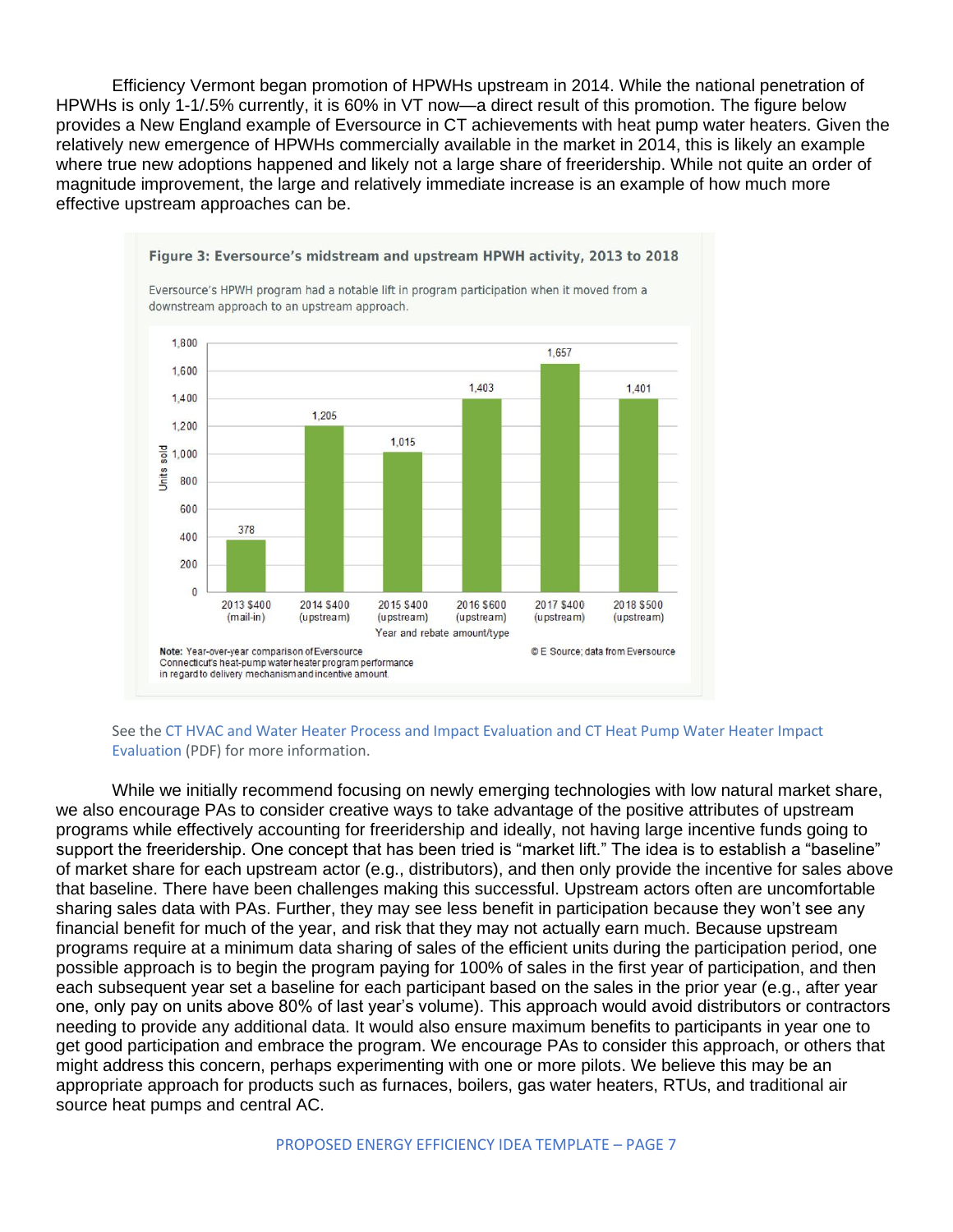Below is a graphic developed by ESource that summarizes some of the concepts discussed above in terms of what products might be appropriate and what key supply chain actors might be the primary focus.

| Upstream and midstream programs can work when                                                                  | Why?                                                                                                                                                                                                                                                                                                                                            |
|----------------------------------------------------------------------------------------------------------------|-------------------------------------------------------------------------------------------------------------------------------------------------------------------------------------------------------------------------------------------------------------------------------------------------------------------------------------------------|
| Downstream incentives must be substantially high to<br>facilitate a sale                                       | Some measures like HVAC equipment or luxury plug loads require a big<br>incentive to affect purchasing behavior. Shifting incentives to upstream<br>partners allows program administrators to reduce the per-unit incentive<br>and leverage a collective sales incentive.                                                                       |
| Eligible equipment has small per-unit energy savings                                                           | Energy savings from some measures, like DVD players, don't warrant a<br>downstream rebate. But in aggregate, these energy savings can be<br>substantial. Pacific Gas and Electric Co. is piloting a midstream initiative<br>that includes Blu-ray/DVD players because of the potential combined<br>savings.                                     |
| A channel partner is necessary to promote the<br>stocking, marketing, and sale of high-efficiency<br>equipment | Upstream and midstream programs are particularly effective when the<br>individual receiving an incentive plays a critical role in ensuring its sale.                                                                                                                                                                                            |
| The measure is "off the shelf"                                                                                 | Upstream and midstream programs are most effective in one-to-one<br>replacement scenarios, where measures don't need additional pieces<br>(like controls) to generate energy savings.                                                                                                                                                           |
| Close relationships with manufacturers are present<br>or can be established.                                   | Manufacturers can provide special pricing, targeted marketing and<br>promotion, or additional incentives that can be piggybacked on program<br>administrator incentives. No matter who receives a program-related<br>incentive (retailer, distributor, or manufacturer), opportunities to provide<br>manufacturer discounts should be explored. |

© E Source

| Which channel works      | Why?                                                                                                                                                      | <b>Characteristics of measures</b>                                                                                                                                                                                                                                                                                                                                                                 |
|--------------------------|-----------------------------------------------------------------------------------------------------------------------------------------------------------|----------------------------------------------------------------------------------------------------------------------------------------------------------------------------------------------------------------------------------------------------------------------------------------------------------------------------------------------------------------------------------------------------|
| <b>Manufacturers</b>     | When there are fewer manufacturers of a measure<br>than retailers selling it, incentives have the biggest<br>aggregate impact when paid to manufacturers. | The measure likely has small per-unit energy savings, but high<br>sales volume to warrant an incentive. Measures passed through<br>this channel shouldn't overly rely on end-user sales and<br>promotion efforts done by retailers, but should leverage<br>manufacturer labeling to differentiate products.                                                                                        |
| <b>Distributors</b>      | Distributors have close relationships with installation<br>contractors and niche markets to which they sell<br>directly.                                  | The measure requires a licensed installation contractor, or it's for<br>a niche market, such as commercial kitchens or agricultural<br>operations. Distributors must upsell and promote so that<br>contractors purchase higher-tier efficiency.                                                                                                                                                    |
| [\$]<br><b>Retailers</b> | similar products.                                                                                                                                         | Program administrators can make use of midstream When a measure falls under numerous brands, retailers benefit<br>actors' marketing and promotion efforts to differeniate because an incentive can be applied across an entire category of<br>products. The measure likely has small per-unit energy savings,<br>but has adequate sales volume that makes creating an incentive<br>cost-effective. |
|                          |                                                                                                                                                           | © E Source                                                                                                                                                                                                                                                                                                                                                                                         |

<https://www.esource.com/429191azeh/sending-your-dsm-measures-upstream>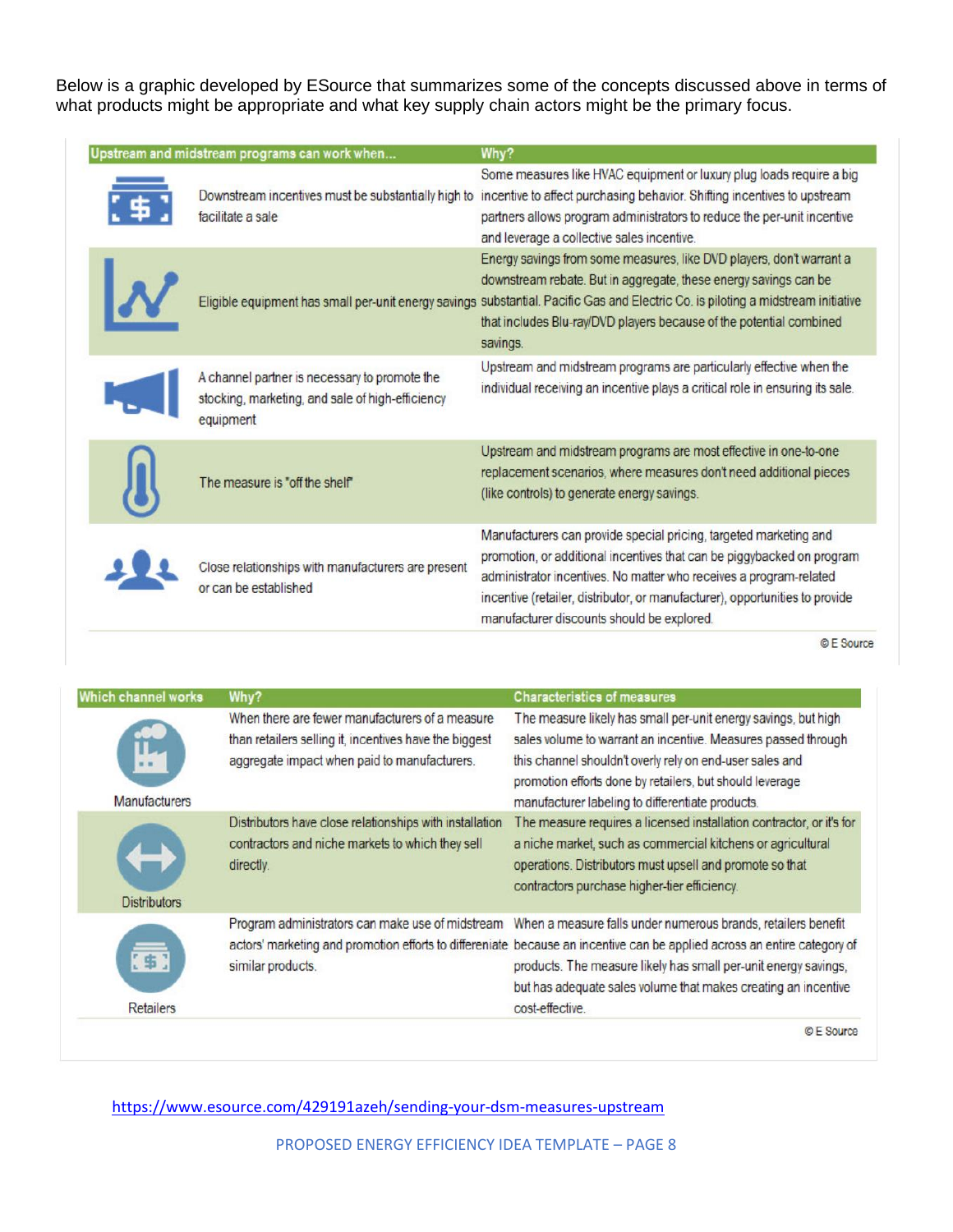## **Experience Elsewhere**

We have not done a comprehensive review of upstream programs outside of IL. We are aware that leaders in this area have tended to be the New England states and CA, some examples of their performance are shown above. Efficiency Vermont has had particular success recently with heat pump water heaters (as mentioned above, current penetration of 60% vs. national average 1-1.5%) and efficient circulator motors, and some refrigeration system components like evaporator fans and efficient condenser units, which will be presented to the SAG by Efficiency Vermont following submittal of this template. These technologies have very low natural market share, but EVT achieved significant improvements in sales in a relatively short time. Below, we show the number of programs nationally identified by ESource as of 2014, as well as an estimate of the share of programs by measure type that use an upstream approach.



<https://www.esource.com/429191azeh/sending-your-dsm-measures-upstream>